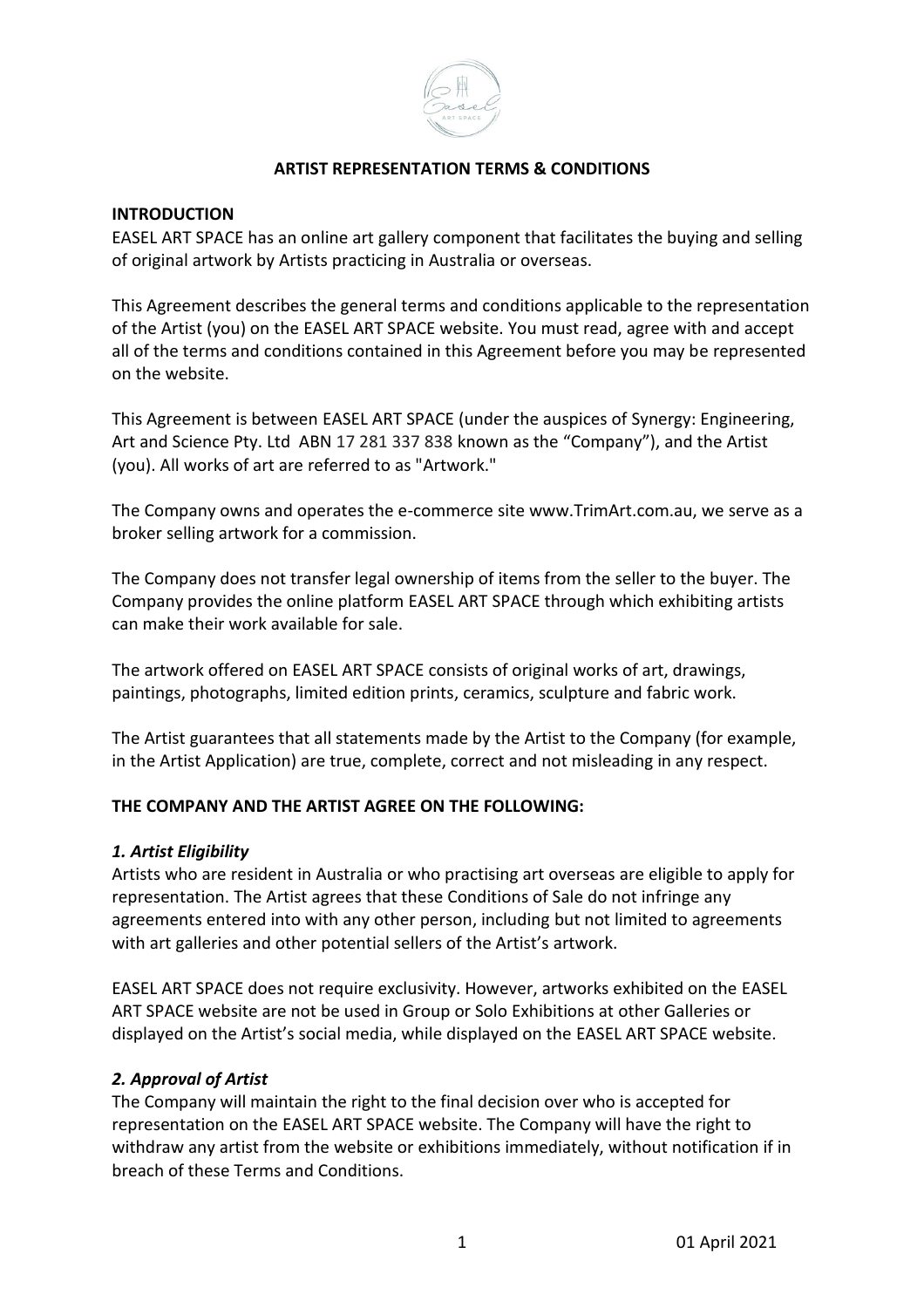Artists must not provide false information of any kind including, but not limited to, availability of work, editions of work, qualifications or University of study. Any breach of this will result in the contract being potentially terminated and possible legal action being taken.

### *3. Approval of Artwork*

The Company will delete digital images of an Artist's artwork that is not accepted for display on EASEL ART SPACE.

The Artist grants the Company the right to display the Artist's approved artwork, artist statement, CV, videos and photographs on EASEL ART SPACE. The Artist's artwork is offered for sale in accordance with the terms of this Agreement.

The Company will assert the Artist's moral rights not to have artwork treated in a derogatory way (by any addition, deletion, alteration or amendment) whenever it is seen in public and we will give you full credit as the author wherever your artwork is shown.

The Artist warrants: they have full and complete ownership of any artwork you make available for sale through EASEL ART SPACE. The Artist owns the copyright to any artwork offered to EASEL ART SPACE for reproduction or make available for sale.

# *4. Quality of Material*

The quality of artwork photographs is vital because this enables EASEL ART SPACE to use the image for the purpose of marketing you and your artwork.

All artwork entries including photographs are reviewed for quality and the Company reserves the right to disallow poor photographs and/or inappropriate material from being displayed.

Images must be high resolution in JPG format and a minimum size of 1000 pixels wide or high at 150 resolution.

# *5. Exhibitions*

Should the Artist wish to include artwork from their EASEL ART SPACE portfolio in a Group or Solo Exhibition, the Artist must notify EASEL ART SPACE and we will deactivate the artwork on our site for the duration of the exhibition.

# *6. Auctions*

From time-to-time EASEL ART SPACE will run auctions of exhibiting Artist's works. Inclusion in these Auctions will be subject to each artist's individual choice.

The reserve price set for the Auction will be at the Artists discretion. The Artwork will not be sold if the reserve price is not met. 10% GST and EASEL ART SPACE's usual commission rate of 35% apply.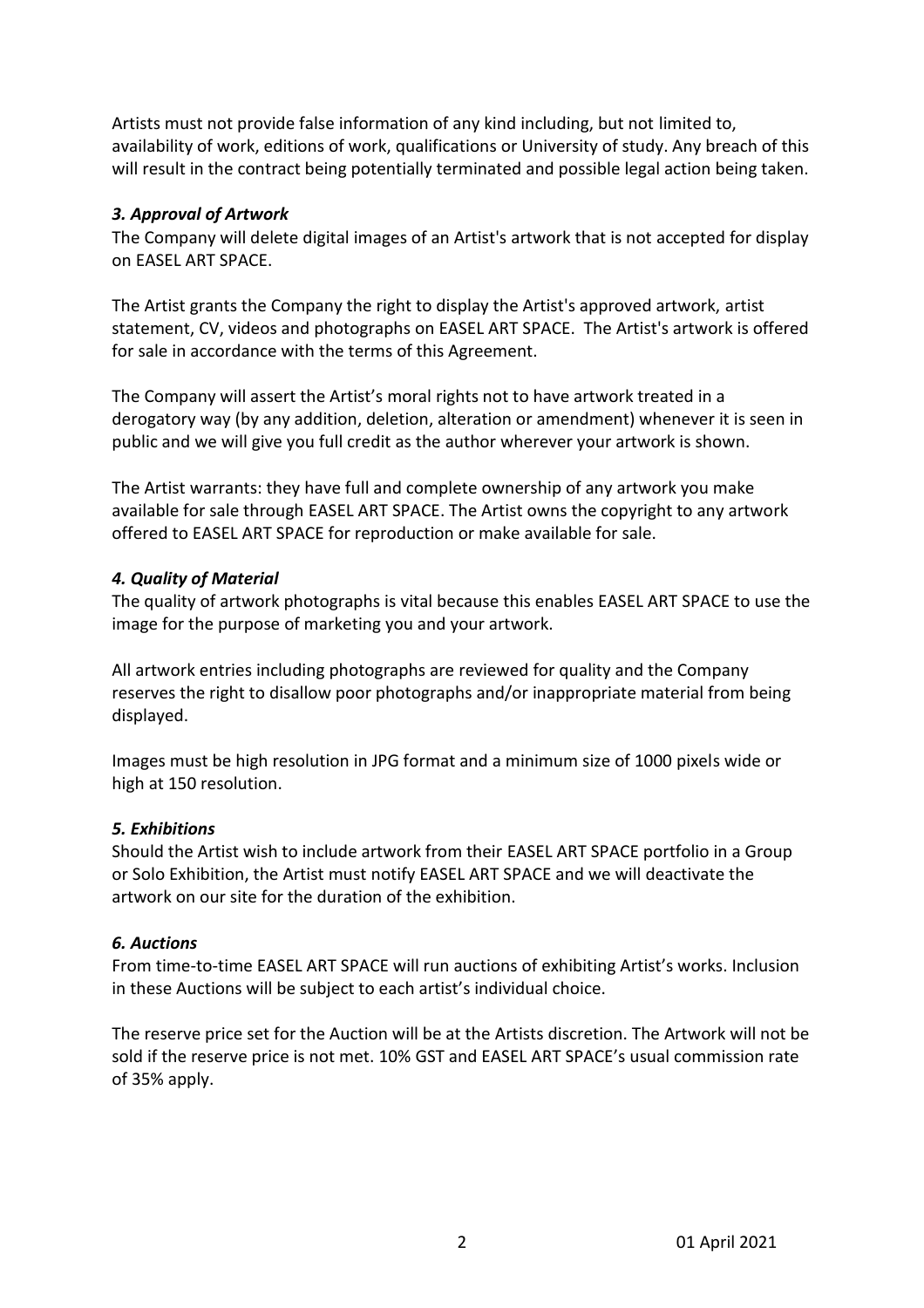# *7. Pricing of Artworks*

Making artworks available for sale through EASEL ART SPACE is completely free, as long as both the artist's artwork and portfolio are of a high quality. If the portfolio is not to Easel Art Spaces quality we will support the artist in meeting the requirements for a fee of \$100. The Company covers the cost of displaying and promoting your artwork.

It is our goal to provide professionally minded artists with an opportunity to build and further their art careers.

All prices shown on the EASEL ART SPACE website are in Australian Dollars (\$AUD) in the first instance. Prices of artworks are established at the discretion of the Artist in negotiation with EASEL ART SPACE's art advisors including an allowance of 10% for gst.

EASEL ART SPACE's prices once fixed are non-negotiable. The Company will not discount, mark-up or have the right to re-value the Artist's artwork after the final price is set.

It is understood that the price agreed to by the Artist is similar to that for works marketed through other galleries and on social media

Upon a successful sale, the Company will charge a Sales Commission after GST.

Any changes to our fee structure will be effective after we provide our artists with at least fourteen days' notice by text and email.

# *8. Commission Fees*

The Company will take a 35% commission after 10% gst is applied, on the price of an artwork as set by the Artist. The Artist is not responsible for any shipping fees within Australia.

EASEL ART SPACE will charge shipping if the Artist is located outside Australia.

# *9. Artwork Sales*

The Artist will be notified of a sale by text message and email. The Artist shall respond within 24 hours to the Company following an enquiry from a prospective buyer. The Artist has the following obligations in completing the transaction:

a. The Artist must ensure the artwork is easily available for collection and shipping within 3 business days of receipt of the notification of the sale. The Artworks are to be collected on an agreed date and time. Prior to an Artist taking leave they must provide the Company with alternative contact and collection details.

b. The Company facilitates the shipping process on behalf of the Artist. This is designed to provide the buyer with a seamless purchase process through the EASEL ART SPACE portal. The Artist will indemnify the Company, its officers, directors, employees and agents, from any claims for damage to artwork that may occur during transit from the Artist to the buyer.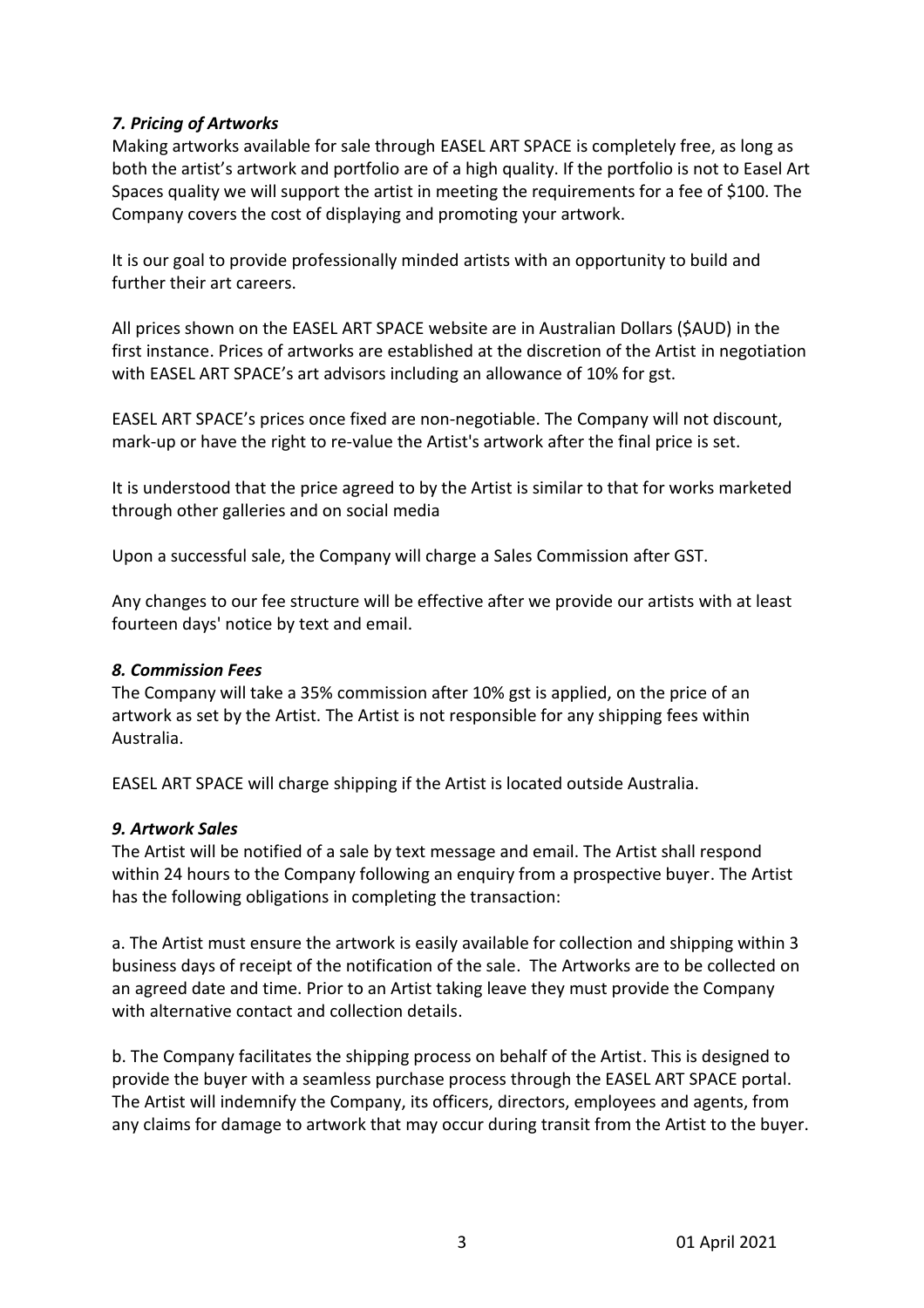*Please note that courier companies will not insure artwork against damage, and it is the responsibility of the Artist to insure the work whilst in transit should they deem it necessary to do so.* 

*The Company will not compensate the Artist for artwork that arrives at its destination damaged. The buyer will receive a full refund and the artwork will be returned to the Artist.*

c. The Artist must print (in colour) and sign a certificate of authenticity (COA), which the Company will provide to the artist for inclusion when they package their artwork.

d. Artwork must be packaged by the Artist ready for collection to ensure safe delivery. The Artist will not be compensated for artwork that arrives at its destination damaged owing to insufficient packaging, and the Artist will refund The Company for all shipping and banking fees incurred as a result of refunding the buyer.

e. No artist contact details are to be on, or included in, the artwork package.

f. Should an artwork which is listed on our site become unavailable it is the responsibility of the Artist to notify EASEL ART SPACE immediately and we will deactivate it on the EASEL ART SPACE website. If an artwork is sold through EASEL ART SPACE when it is no longer available, the Artist is responsible for the credit card company cancellation fee or applicable bank charges and will refund the Company.

g. The Company operates a 14 Day Money Back customer refund policy provided the work is returned to EASEL ART SPACE in its original condition.

#### *10. Payment to Artist*

Payment to the Artist following the sale of an artwork will be made within 15 business days of delivery to the Buyer. The Artist will be paid the price of the artwork less the Sales Commission.

#### *11. Artwork Returns*

Artwork that is returned within the Company policies will be sent from the buyer to the Artist. The artwork will no longer be considered sold and no money will be paid to the Artist.

The Artist will not incur any costs involved in the return unless they have provided the incorrect artwork, false information, or withheld information relating to the condition and sale of the artwork.

#### *12. Company as Broker*

The Company has no relationship with the Artist except for offering EASEL ART SPACE as a platform that allows registered artists to offer and sell artworks at any time, from anywhere, at a fixed price.

We have no control over the safety or legality of artworks. You the Artist accept sole responsibility for the legality of your actions under laws applying to you.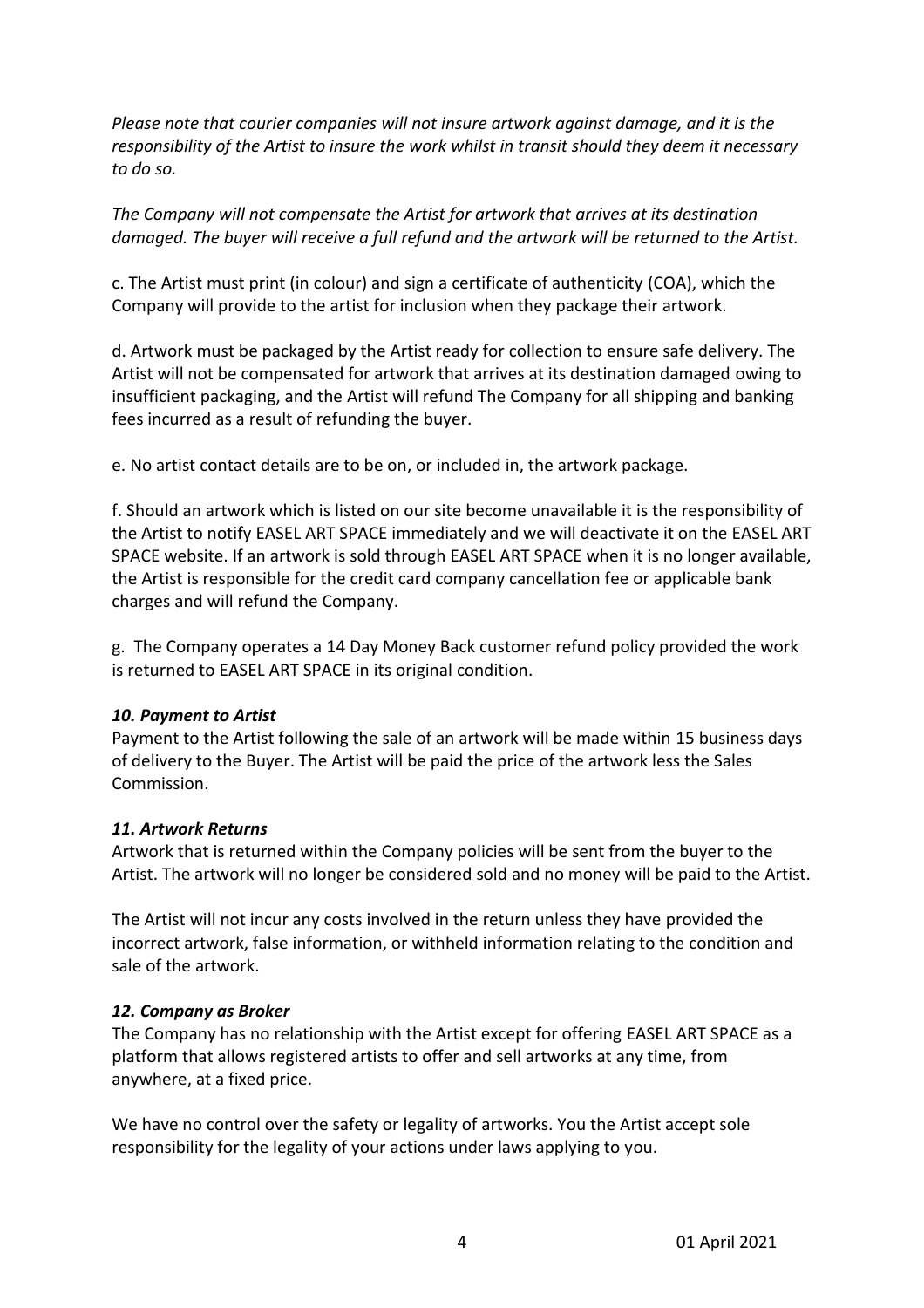The Artist is responsible for paying any tax that is due as a result of sales of the artwork through the EASEL ART SPACE website. The Artist is responsible for co-operating with the Company in all matters requested including all arrangements for defective or damaged artwork.

It is recognised that both parties are independent, and neither is the agent, independent contractor, a joint venture partner, or employee of the other.

### *13. Manipulation*

Any contacts made through EASEL ART SPACE may not be followed up privately by the artist for a period of 1 year following any termination of their contract with the Company.

If contact is made by either the Artist or the buyer, the Company must be informed by the Artist. Artists must never contact EASEL ART SPACE buyers/clients to offer artworks or services if the contact was as a result of, or originated from a EASEL ART SPACE introduction, or showcase either online or offline.

### *14. Copyright*

The Artist is required to sign their artwork and provide a Certificate of Authenticity to their buyers. The Artist guarantees that the artwork submitted to the Company is original work and does not infringe the copyright or other intellectual property rights of any third parties.

The Company might like to use images of artworks made available for sale for advertising and promotional purposes without the need to request the Artist's permission at the time. When the Artist agrees to make artwork available for sale they grant EASEL ART SPACE a nonexclusive, worldwide, irrevocable, royalty-free right to exercise the copyright, publicity, trade-marks, database rights and intellectual property rights held by the Artist in the artwork, to be copied, published, translated and distributed in any medium and in any form for advertising and promotional purposes for the duration of this Agreement. EASEL ART SPACE reserve the right to resize or crop an image and to use a detail from an image only.

We confirm the Artist will retain the copyright in any artwork sold on their behalf and copyright cannot be sold by EASEL ART SPACE without the Artist's prior written consent and for an additional fee to be agreed.

# *15. Our Rights*

The Artist or the Company may terminate this Agreement by giving 30 days' written notice to the other party.

The Company may terminate this Agreement:

- a. Immediately should the Artist breach any of the terms of this agreement;
- b. If an artist has failed to sell any work or rarely submits new works after 6 months of being on the site, at EASEL ART SPACE's discretion, their work may be removed to allow another artist space.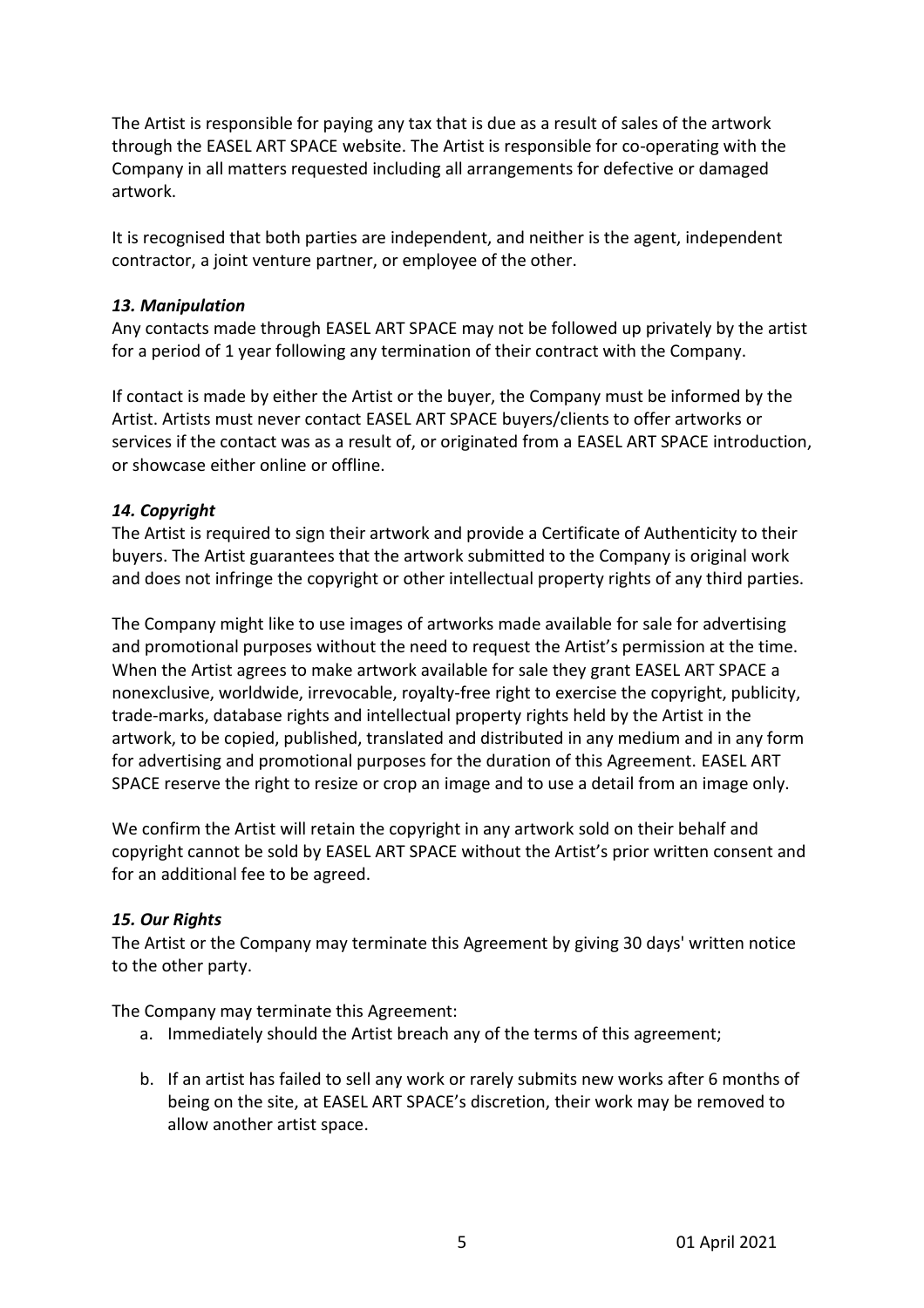The time period and conditions under which each Artist's web space is allocated is subject to change.

The Company undertakes to delete digital images and associated information on termination of this Agreement with the Artist.

# *16. Indemnity*

The Artist will indemnify the Company, its officers, directors, employees and agents, harmless from and against any claims, liabilities, damages, losses, and expenses, including, without limitation, reasonable legal and accounting fees, arising out of or in any way connected with the Artist's access to, or use of, EASEL ART SPACE or any violation of these Terms.

# *17. Liability*

The Company will not be liable for any loss of revenue or damages arising in connection with this agreement. The Company will not be liable for any economic losses (including, without limitation, loss of revenues, profits, contracts, business or anticipated savings), any loss of goodwill or reputation, or any special, indirect or consequential damage arising out of or in connection with this Agreement.

The Company has no liability of any sort (including liability for negligence) for acts or omissions of other providers of telecommunication services or for faults in or failures of their networks and equipment.

The Company makes no representation that the operation of EASEL ART SPACE will be uninterrupted or error-free and will not be liable for the consequences of any interruptions or downtime.